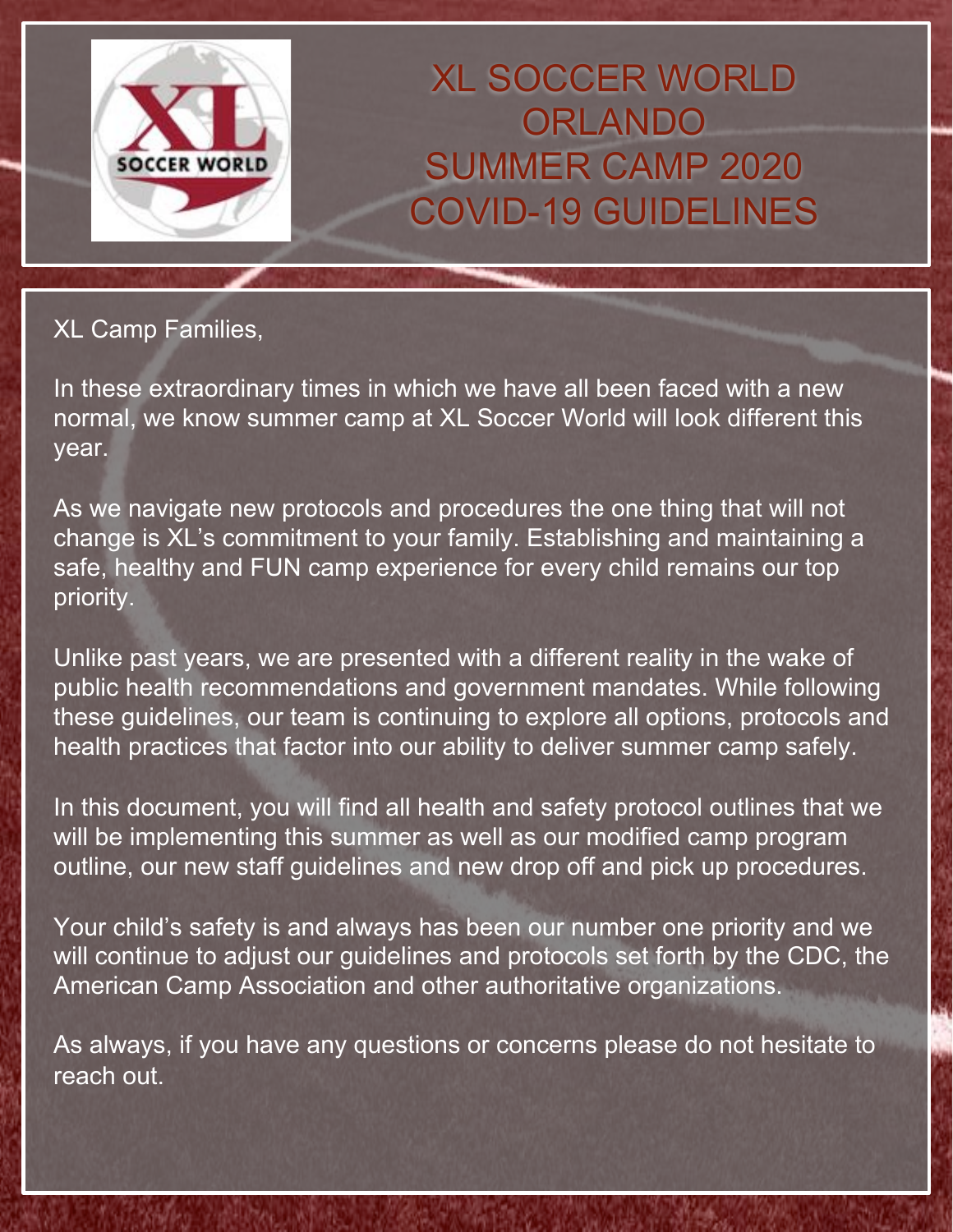## **PROGRAM OUTLINE**

Our XL Soccer World Camp may look different this year but we are excited for a summer full of soccer, FUN and just a hint of normalcy. Thankfully, we have an AWESOME facility with indoor and outdoor space for

our campers to enjoy. This year our goal is to offer a safe and fun soccer camp but with a twist…

By twist, we mean these rules and regulations meant to keep our campers safe:

- Limited number of participants per day. (We will be following the state mandated capacity gathering limit).
- Campers will be divided by age and split into small groups under 10. Each group will be assigned a coach for the day.
- Groups will stay together while rotating through sports/ activity stations. Interaction between groups will be restricted.
- Groups will break together for morning and afternoon snack as well as lunch time.
	- 6ft social distancing practices will be in place during snack/lunch breaks and when possible during activities.
	- Each child will have a designated area for belongings.

### **Registration**

Please register your child online through our website xlsoccerworldorlando.com. All days/weeks of camp are open for registration. If you are having trouble with your online account or need help with registration please email david@xlsportsworld.com.

### **Payments**

Payments will need to be made in advance before drop off. To make our new drop off procedures (outlined later in this document) run smoothly please ensure you take care of any open invoices as not to hold up drop off lines. You can pay online through the dash app or you can call us to pay over the phone at (407)-641-4791.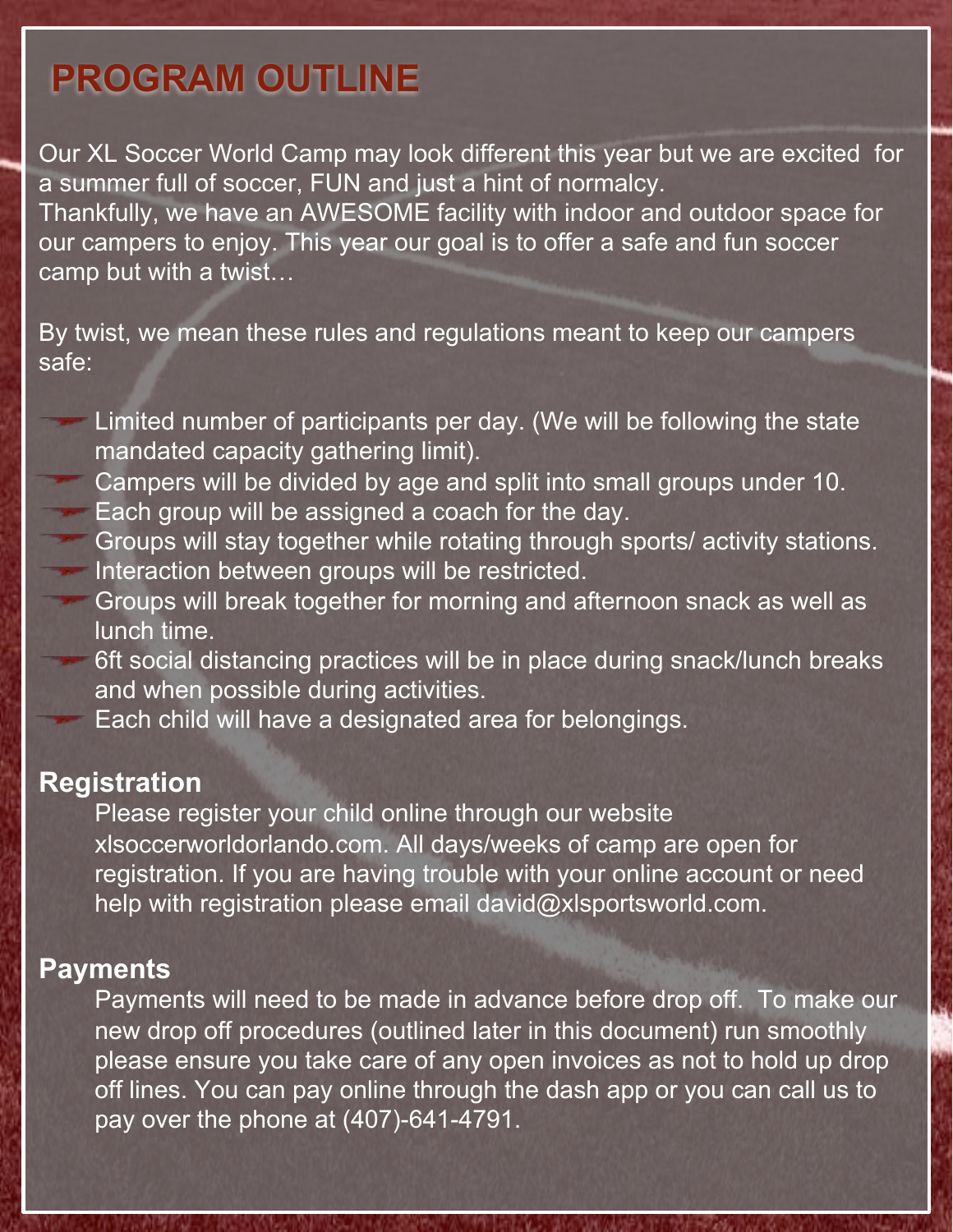### **HEALTH AND SAFETY PRECAUTIONS**

Our top priority is your child's safety at XL. We will continue to evolve our protocols as we receive information and recommendations from government agencies including the CDC and American Camp Association.

**RULE #1:** If your child or anyone in your household is not feeling well or experiencing and symptoms (fever, cough, shortness of breath etc) please remain home.

- At drop off every day each camper will receive a temperature check and be requested to share if any health conditions changed from the previous day.
- Any child with a temperature above 100.4 F will not be allowed to attend camp until they provide a negative COVID-19 test or have been fever free for 72 hours.
- Once entering the building campers will be directed to their groups by an XL staff member to avoid large group gatherings..
- At the beginning of each day there will be a comprehensive lesson on handwashing and hygiene practices. Lessons will be revisited on an asneeded basis with each group.
- Hand sanitizer and regular hand washing will be conducted between each activity.

Any equipment used will be cleaned/sanitized between groups. A designated isolation area away from activities will be in place for any child that falls ill during camp. Parents will be contacted immediately to pick up child.

#### **Reporting Illness**

If your child or anyone in your household tests positive for COVID-19 and had attended camp at XL within 14 days prior please let us know ASAP. We will communicate to parents any positive reports that your child may have been exposed to.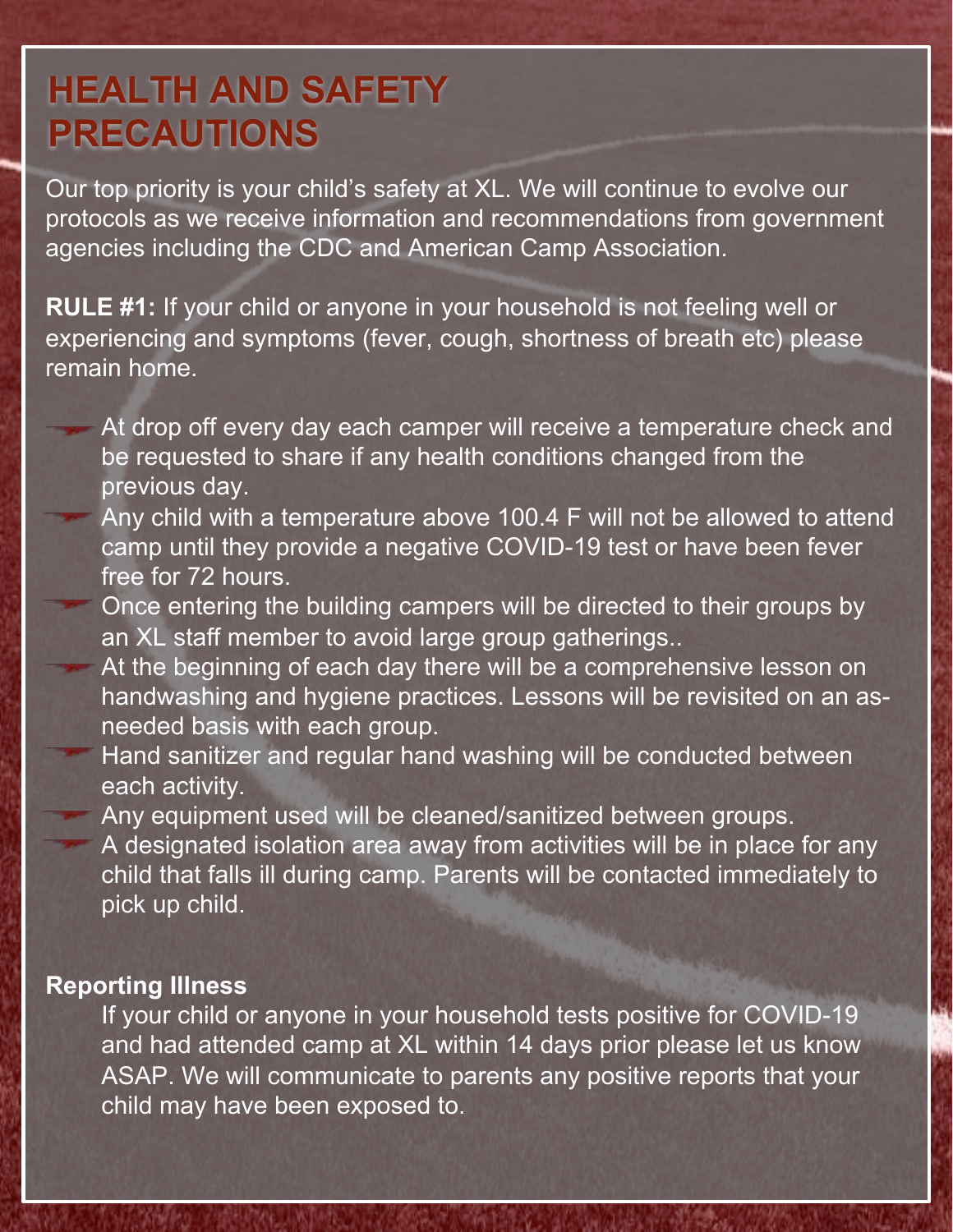# **FACILITY CLEANING PROTOCOLS**

In alignment with public health recommendations, XL Sports is taking measures to prevent community spread of COVID-19, which includes undertaking enhanced cleaning and disinfection procedures.

Increased number of cleaning staff will be on site keeping the facility clean throughout the day.

Cleaning staff will be divided into two groups. "Deep clean team" and "quick reaction team" clean.

#### **Quick Reaction Team**

The role of this team is to follow camp groups throughout the day and clean any equipment used for each activity and any surfaces touched before then next group enters the station.

#### **Deep Clean Team**

The role of this team is to increase the frequency of cleaning and disinfecting, focusing on high-touch surfaces, such as tables, chairs, bleachers, restrooms,, handrails, faucets, and doorknobs.

All floors, surfaces and restrooms will be cleaned, again, professionally each night

Increased number of hand sanitizer stations can be found throughout the building.

XL will also be following the CDC recommended National Health and Safety Performance Standards routine schedule for cleaning, sanitizing and disinfecting found in the link below.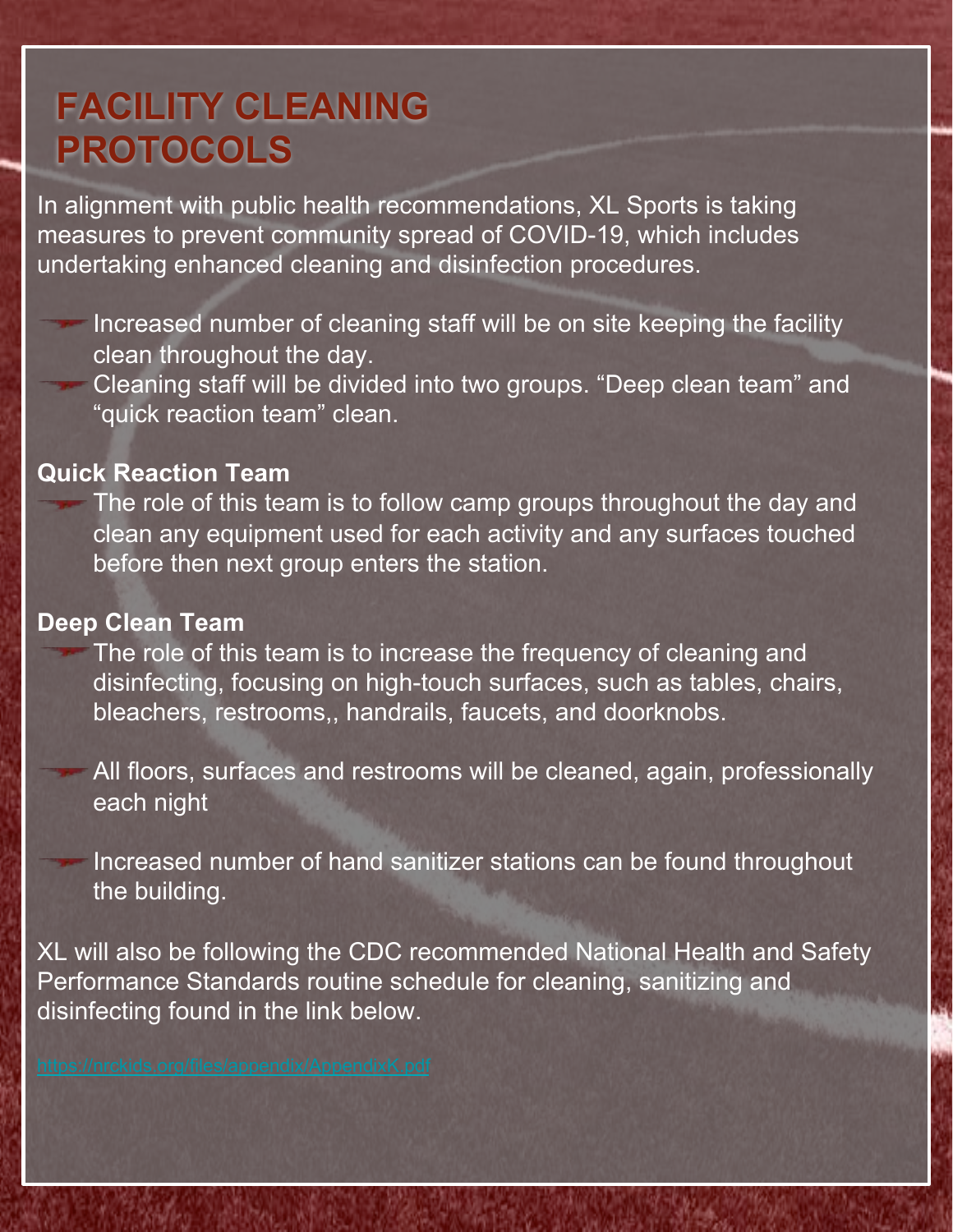### **XL SOCCER STAFF GUIDELINES**

We have recruited the best of the best to keep your child healthy, safe and having fun this summer!

The majority of our camp staff this summer will consist of XL managers and program directors who all have college and/or professional sports backgrounds and 10 + years experience in education, camps, youth program management and coaching.

Through the excitement of getting back on the field our team has been working around the clock, training on our new protocols and procedures to make the best of a COVID-19 guided summer camp.

- XL staff are required to undergo a health exam before each shift that includes temperature checks and a brief survey.
- XL staff are required to wash their hands at the start of every shift as well as extensively throughout the day while also using hand sanitizer stations between activities.
- XL staff are required to report any symptoms they may be experiencing and to stay home at any sign that they may be sick. Non-coaching staff are required to wear facial coverings during camp. XL staff are required to keep a 6ft distance from all customers including campers whenever possible.
	- XL staff are required to stay local and practice social distancing Any staff member traveling out of state will not be permitted to work for 14 days upon arrival back to Florida.

XL Soccer World coaches will be conducting camp using a social distancing based curriculum designed to minimize group interaction and peer to peer contact as well as ensure a safe environment for themselves and campers.